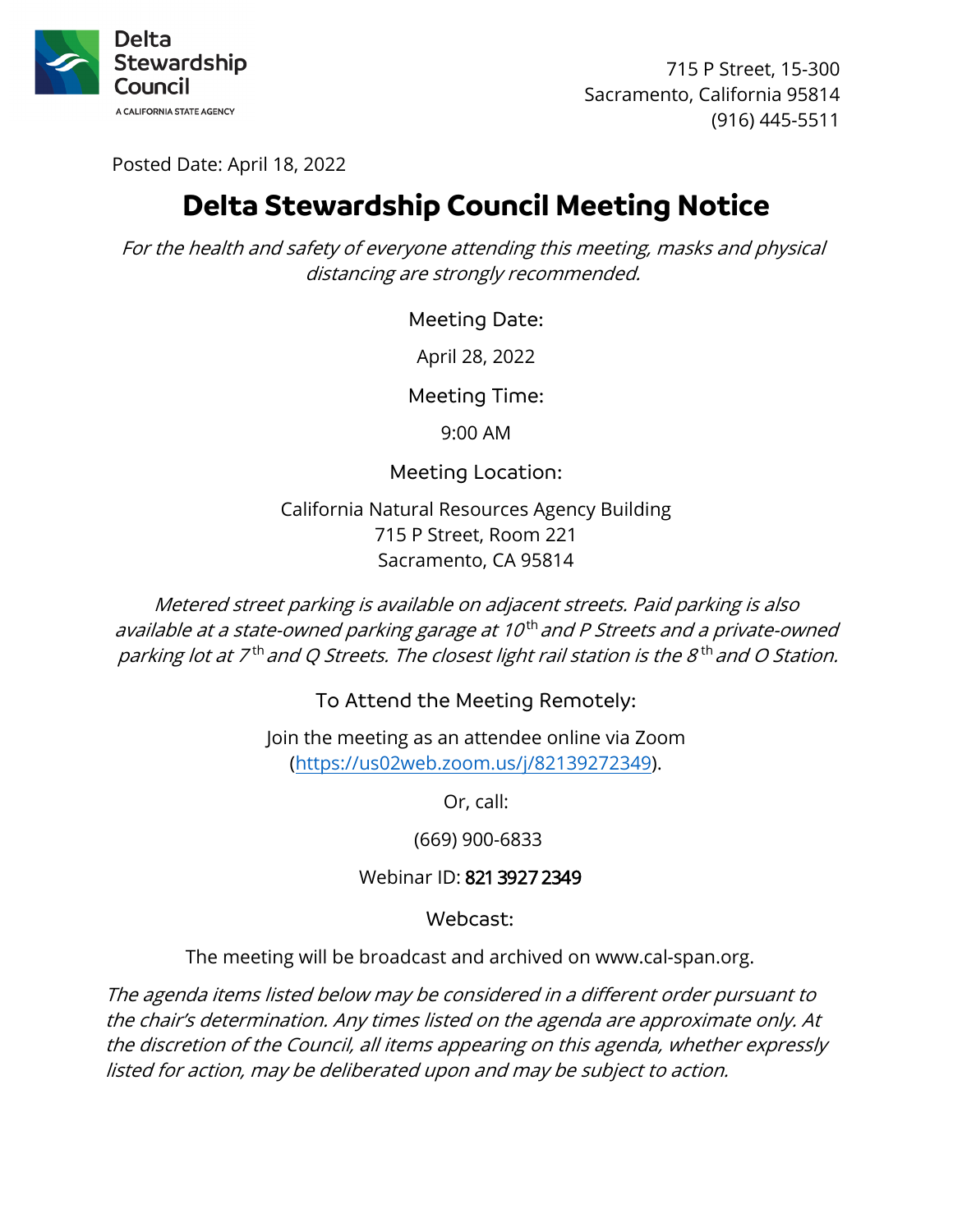Public Comment: Information for providing comments is at the end of this notice. Public comment may be limited to three minutes per person.

- 1. Welcome and Introductions
- 2. Roll Call Establish a Quorum (Water Code §85210.5)
- 3. Closed Session: Litigation (Water Code §85210.5) (Action Item)

The Council may discuss litigation matters pursuant to Government Code §11126 (e)(2)(A), (e)(2)(B)(i), and/or (e)(2)(C)(i), including: (a) Delta Stewardship Council Cases, Coordinated Proceeding JCCP No. 4758; (b) North Coast Rivers Alliance, et al. v. Delta Stewardship Council, Sacramento County Superior Ct. No. 34-2018-80002898; and (c) Takahashi v. Delta Stewardship Council, Sacramento County Superior Ct. No. 34-2018-00232084.

(This closed session is authorized under Government Code section 11126, subdivision (e).)

- 4. (Estimated Time: 10:00 AM) Reconvene Open Session
- 5. Roll Call Establish a Quorum (Water Code §85210.5)
- 6. Consent Calendar (Action Item)

Items for the consent calendar are expected to be routine and noncontroversial. The Council will be asked to approve all items on the consent calendar without discussion. If any councilmember, staff member, or interested person requests that an item be removed from the consent calendar, it will be removed. Removed items may be taken up either immediately after the consent agenda or placed later in the agenda at the chair's discretion.

- a) Adoption of March 24, 2022, Meeting Summary
- 7. Public Comment

The public may comment on any topic not listed on the agenda.

8. Consideration and Possible Adoption of Written Findings Regarding Appeals of the Revised Certification of Consistency Number C202110 for the Lookout Slough Tidal Habitat Restoration and Flood Improvement Project (Action Item)

 Pursuant to Water Code Sections [85255.20](https://85255.20) and [85225.25](https://85225.25), the Council shall consider proposed written findings presented in the Proposed Determination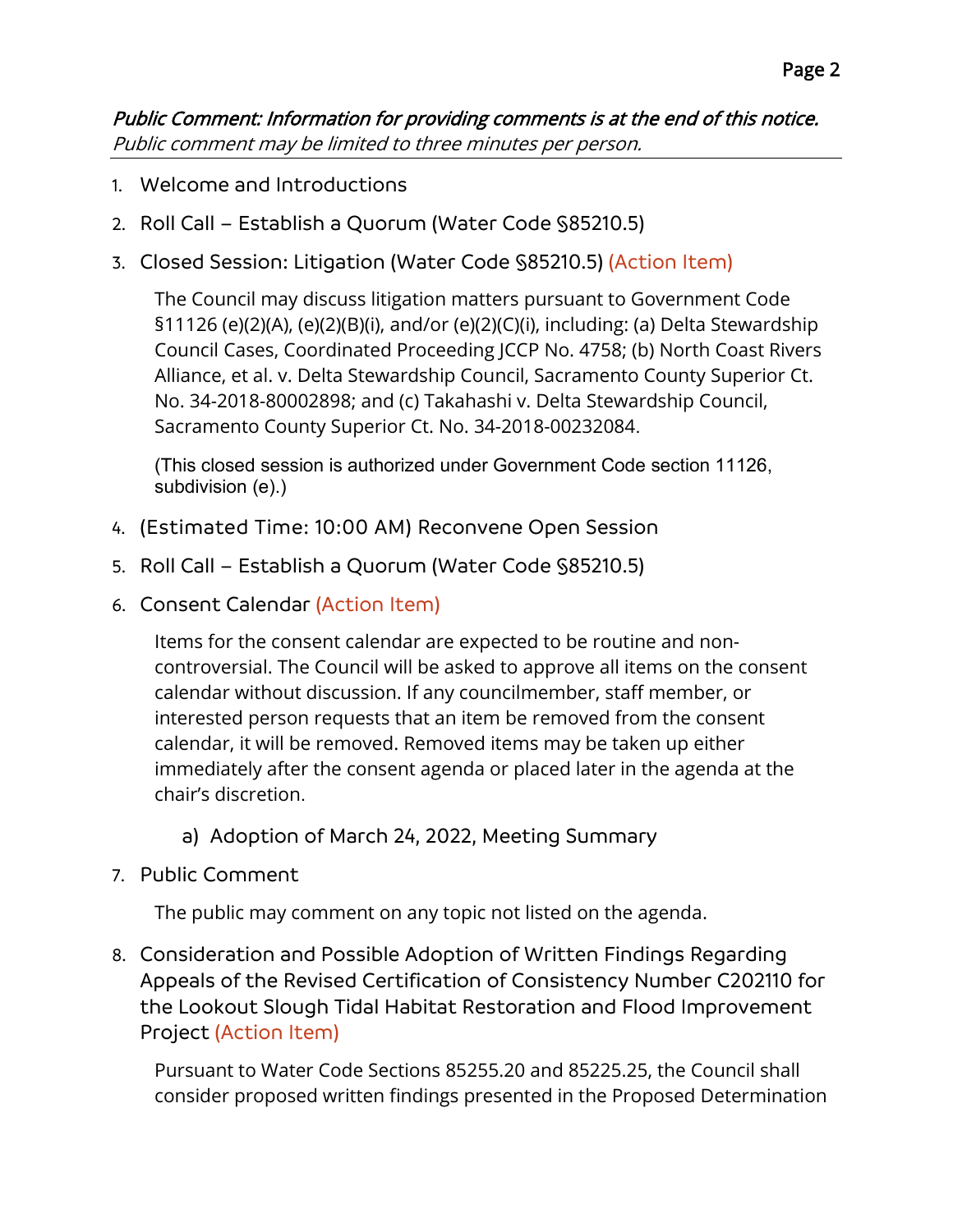$C20215.$ prepared by staff, and may adopt written findings, regarding appeals of the revised certification of consistency with the Delta Plan (Certification Number C202110) for the Lookout Slough Tidal Habitat Restoration and Flood Improvement Project, submitted by the Department of Water Resources (Department) to the Council on December 30, 2021 to address the Council's findings in its Determination dated July 16, 2021, for Certification Number

C20215.<br>A link to the notice of public meeting for consideration of findings on appeal a-2240-45d9-ad35-b14d6ebc4548. As described in the notice, the Council and release of the draft staff findings for comment can be found here: [https://coveredactions.deltacouncil.ca.gov/services/download.ashx?u=af94461](https://coveredactions.deltacouncil.ca.gov/services/download.ashx?u=af94461a-2240-45d9-ad35-b14d6ebc4548)  anticipates that public comments on this item will begin at approximately 11:00 am.

 2-f364-468f-b3e0-7aac75a3d9e0 (A revised version responding to comments The Draft Determination prepared by staff can be found here: [https://coveredactions.deltacouncil.ca.gov/services/download.ashx?u=e10519c](https://coveredactions.deltacouncil.ca.gov/services/download.ashx?u=e10519c2-f364-468f-b3e0-7aac75a3d9e0)  on the draft will be available prior to the meeting.)

All other related materials, including those submitted by the parties, can be found here:

 d011-449e-a79e-502c8a191ce0. [https://coveredactions.deltacouncil.ca.gov/profile\\_summary.aspx?c=4c044a3a-](https://coveredactions.deltacouncil.ca.gov/profile_summary.aspx?c=4c044a3a-d011-449e-a79e-502c8a191ce0)

(Note: A court reporter will record the proceedings.)

- 9. Chair's Report
	- a) Delta Plan Interagency Implementation Committee Restoration Subcommittee Update (Information Item)
- 10. Executive Officer's Report

The Executive Officer will provide an update on the Council's activities and provide the Council with outgoing correspondence, the Outreach Highlights Report, the Active Projects List, Quarterly Contract Report, and other relevant documents.

- a) Legal Update (Information Item)
- b) Legislative Update (Action Item)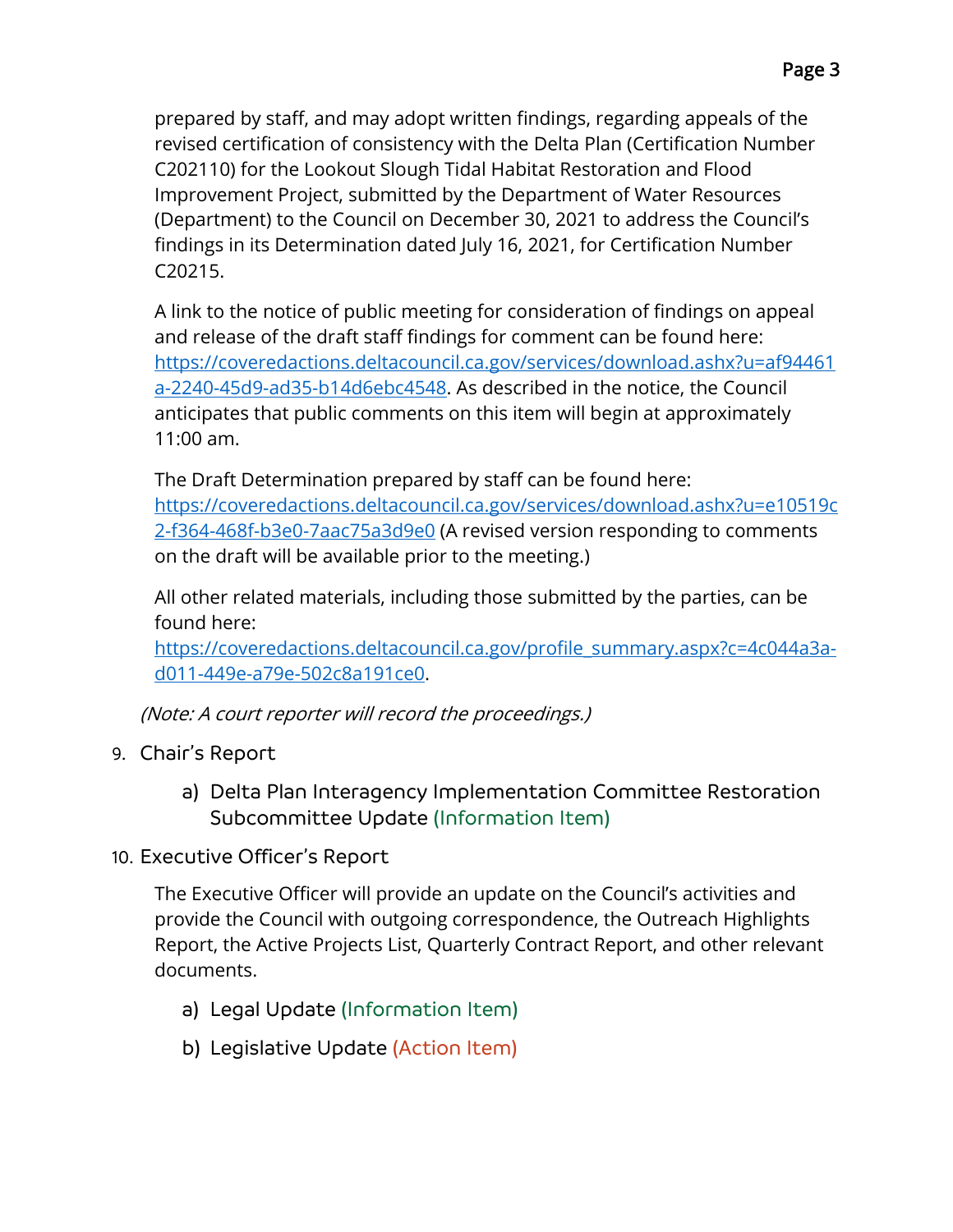The Council may discuss current legislation that could affect the Council and/or implementation of the Delta Plan and may take action to express support, opposition, or seek to amend any of the bills listed in the monthly legislative report.

# 11. Lead Scientist's Report (Information Item)

Delta Lead Scientist Dr. Laurel Larsen will update the Council on Delta Science Program activities. The Lead Scientist Report provides the Council with unbiased advice on matters of scientific importance in the Delta. In addition, the monthly report offers an opportunity for discussion of relevant advances in science impacting the Delta and highlights Delta Science Program activities.

# 12. Presentation from Staff to the Council to Receive for Consideration, and Potentially Accept, the 2022-2026 Science Action Agenda (Action Item)

The Council will hear a presentation from staff to receive and consider acceptance of the 2022-2026 Science Action Agenda (SAA). The SAA is a fouryear science agenda for the Sacramento-San Joaquin Delta that prioritizes and aligns science actions to inform management decisions, identifies major gaps in knowledge, promotes collaborative science, and builds science infrastructure. More information about the process for the development of the 2022-2026 SAA can be found at

[https://scienceactionagenda.deltacouncil.ca.gov/](https://scienceactionagenda.deltacouncil.ca.gov).

### 13. Delta Independent Science Board Update (Information Item)

 provide an update on the Delta ISB's activities, including the release of a Delta Independent Science Board (Delta ISB) Chair Dr. Stephen Brandt will Comprehensive Review of the Delta Monitoring Enterprise, available at [https://deltacouncil.ca.gov/pdf/isb/products/2022-03-22-isb-monitoring](https://deltacouncil.ca.gov/pdf/isb/products/2022-03-22-isb-monitoring-enterprise-review.pdf)enterprise-review.pdf. To help inform Council activities, the Delta ISB provides the Council with independent scientific advice on the Delta Plan and reports findings and recommendations from Delta ISB reviews of scientific activities that support adaptive management in the Delta. More information about the Delta ISB can be found on our website at [https://deltacouncil.ca.gov/delta-isb/](https://deltacouncil.ca.gov/delta-isb).

14. Preparation for Next Council Meeting

### ADJOURN